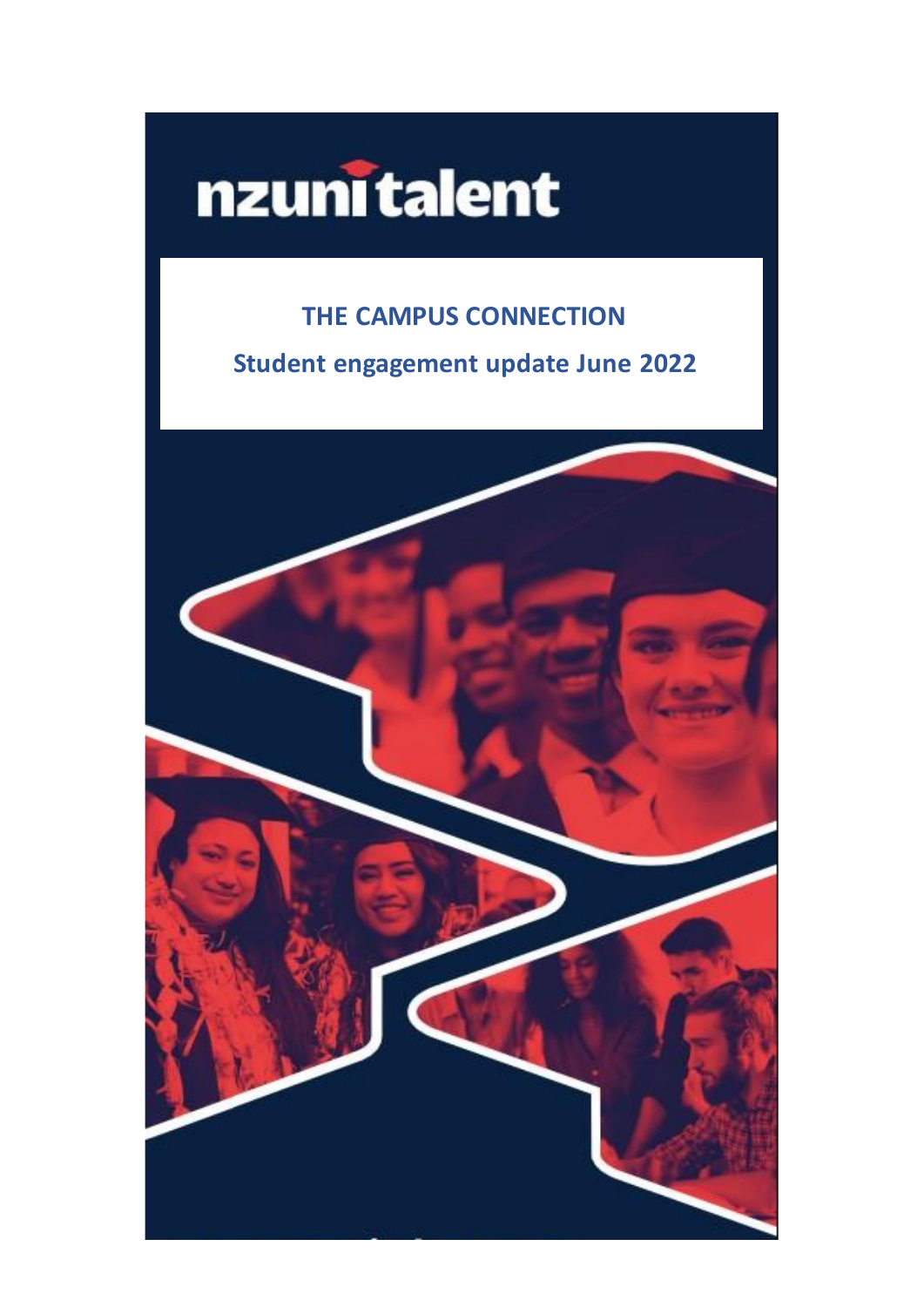

## **THE CAMPUS CONNECTION**

#### **Student engagement update June 2022**

All indicators suggest that this year's graduate recruitment season has been unlike any other in recent memory. Employers of all sizes, across all industries, have been reporting extremely low application rates in comparison to previous years.

As an employer, it can be frustrating and disheartening when you have great opportunities you believe students should be receptive to, but you aren't receiving applications. However, it is really important to understand the unique set of factors impacting this unprecedented period for our job market and to stay optimistic.

NZUni Talent and its network of industry engagement specialists across all eight New Zealand Universities have come together, using insights into their students, to provide context and reassurance.

#### What's caused the drop in applications this year?

In a word, COVID 19.

- ❖ Isolation requirements and the health, wellbeing and financial impacts of the last few months have hit students extremely hard. Many have been simply "getting by" day to day and focusing purely on their studies, staying healthy and not much else. It has been hard to have a long-term view to the end of their studies, job applications and beyond. The impacts of COVID have also been experienced differently in each region and at different times. *"Employers may have engaged with two or more universities across the country and found engagement levels to be quite different. It is important to remember these universities and communities could be at quite different stages in the infection cycle."- Robyn Cummins, University of Canterbury.*
- ❖ Word of mouth for events and job opportunities has suffered as socialising hasn't been at the same level it normally would be around campuses up and down the country. *"Usually, students discuss employer events they are attending or opportunities they are considering with their friends and classmates. That word of mouth is a real driver of engagement which we haven't seen this year due to isolation and things being online"- Michael Parkes, Victoria University of Wellington.*
- ❖ For many students, economic speculation has created the perception that the job market is not that good when in fact the opposite is true. *"There is, surprisingly, a bit of disconnect between their fears and what is actually happening. Many of our students think that employers won't want grads in a COVID marketplace – but this simply isn't true."- Kate Coley, the University of Auckland.*
- ❖ The "Great Resignation" has created disruption in the job market, as people look for change in light of the pandemic. This, alongside our already low unemployment rate, has created talent deficits and skills gaps at all levels and in most sectors within our job market. The early talent sector has not been cushioned from this and is just as candidate short with demand not being met by supply.
- ❖ The process of searching through larger volumes of jobs has become more complex, but also increasingly confusing for students. Many employers are now less specific in what they require, focusing more on soft skills rather than areas of study. This can mean opportunities often aren't resonating with applicants or they aren't applying thinking they aren't an ideal candidate.
- ❖ With the surge in Omicron cases hitting right in the middle of graduate recruitment season most faceto-face events were cancelled or moved online. Whilst engagement at virtual events was still on the whole really good, it didn't allow for the same level of networking and one on one interaction to occur which we know is a key factor in ensuring high quality, relevant applications *"There's no question that many employers, and students, prefer to network with one another at in-person events. Coupled with this, many online events have followed on from days of online teaching for many students. 'Zoom Fatigue' is real for many people" - John Ross, Massey Career Centre.*